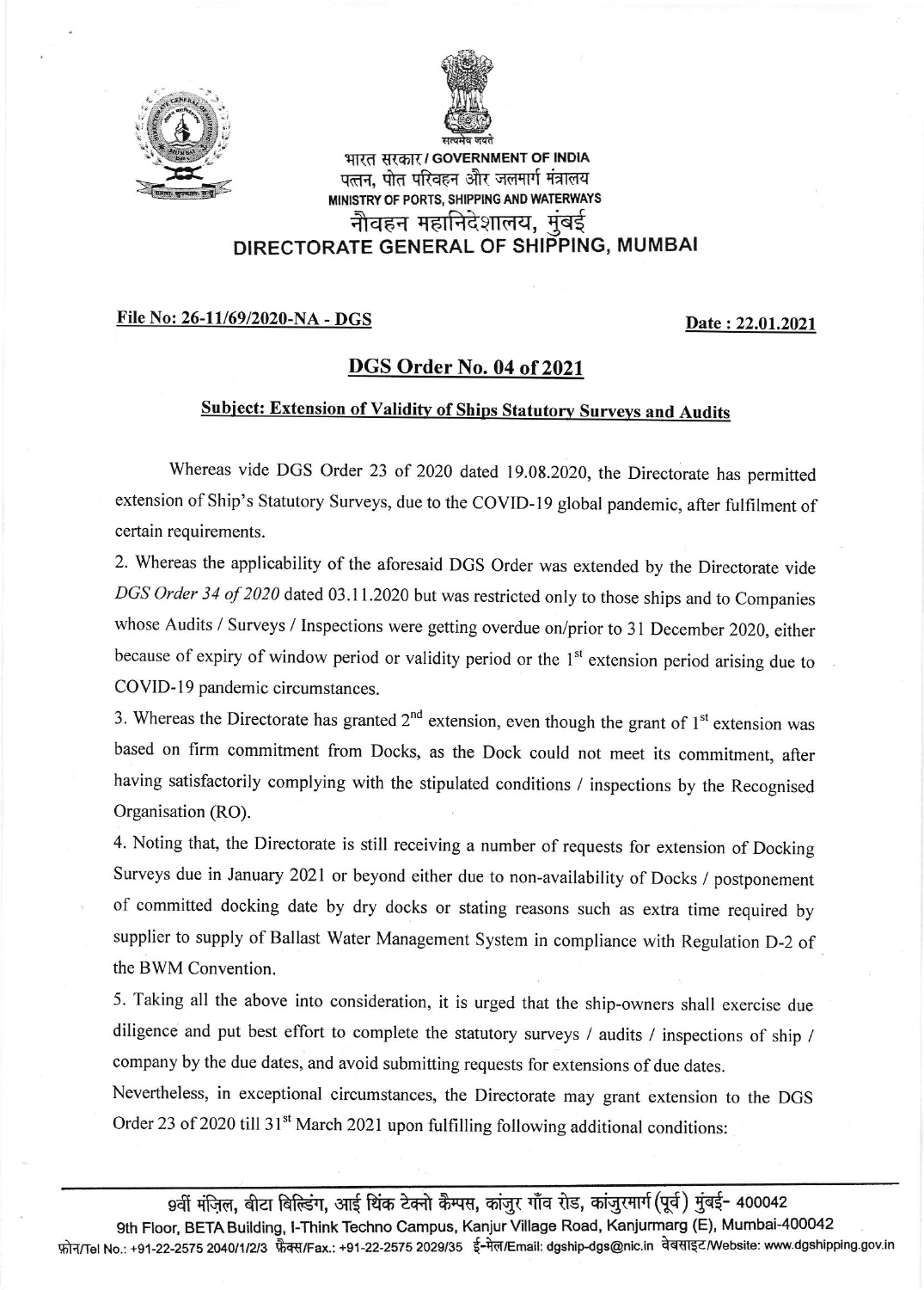- (i) Docking Survey (DS) extension shalt only be granted upon submission of a firm Stemming Agreement with the dry dock, other conditions shall remain the same as per DGS Order 23 of 2020. It may be noted that no further extension can be granted if the dock fails to adhere to the agreed / commitment date as per the stemming agreement.
- (ii) In-case of all those vessels where an extension has already been obtained alter submission of firm stemming agreement, no further extension will be considered unless valid reasons are fumished by the applicant towards the change in the stemming date. Also, the period of further extension sought shall be within the maximum period considered under DGS Order 23 of 2020.
- (iii) Owners sighting non-availability of Ballast Water Management (BWM) system complying with D-2 standard or delay in receiving from the supplier as the reason for getting DS extension shall not be considered. In such circumstances of delay in receiving the BWM system, the owners must complete the dry-docking surveys of the vessel and will be permitted to operate the vessel on Indian coast only with compliance of D-l standard of BWM system.
- (iv) No extension shall be granted for Annual Surveys and Intermediate / Renewal SMC Audits / MLC Inspections unless the mail correspondence between the Owner and RO can demonstrate that due-diligence was carried out to complete these surveys / audits / inspections well in advance, that is, at-least 3-months prior to expiry date / window-range date and that no RO Surveyor could board due to lock-down / travel restriction.
- (v) Any request for extension beyond the maximum period indicated in DGS Order 23 of <sup>2020</sup>will only be considered under exceptional circumstances on a case to case basis, and shall be based upon a satisfactory inspections / trials / structural assessment with regard to the type and age of the vessel, as decided between the RO and Directorate. In-case of any request under this clause the owner shall undertake that the vessel will operate only in Indian coast.

Page 2 of 3